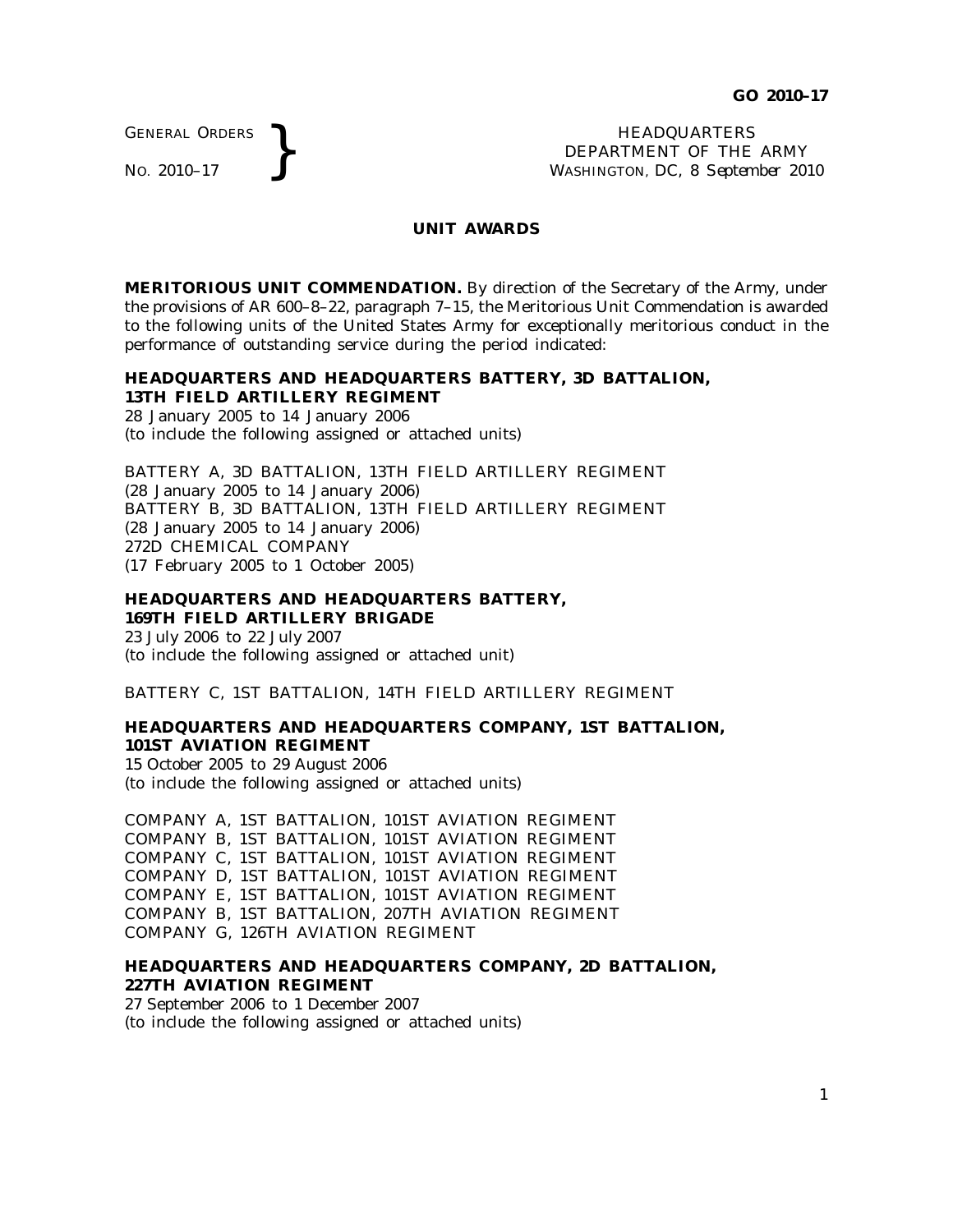COMPANY A, 2D BATTALION, 227TH AVIATION REGIMENT (27 September 2006 to 1 December 2007) COMPANY B, 2D BATTALION, 227TH AVIATION REGIMENT (27 September 2006 to 1 December 2007) COMPANY D, 2D BATTALION, 227TH AVIATION REGIMENT (27 September 2006 to 1 December 2007) COMPANY E, 2D BATTALION, 227TH AVIATION REGIMENT (27 September 2006 to 1 December 2007) DETACHMENT, COMPANY C, 2D BATTALION, 227TH AVIATION REGIMENT (27 September 2006 to 1 December 2007) HEADQUARTERS AND HEADQUARTERS COMPANY, COMBAT AVIATION BRIGADE, 1ST CAVALRY DIVISION (4 October 2006 to 1 December 2007)

# **HEADQUARTERS AND HEADQUARTERS COMPANY, 35TH ENGINEER BRIGADE**

20 August 2007 to 20 May 2008

# **HEADQUARTERS AND HEADQUARTERS COMPANY,**

**70TH ENGINEER BATTALION** 10 March 2007 to 10 June 2008 (to include the following assigned or attached units)

COMPANY A, 70TH ENGINEER BATTALION (10 March 2007 to 10 June 2008) COMPANY B, 70TH ENGINEER BATTALION (10 March 2007 to 10 June 2008) COMPANY C, 70TH ENGINEER BATTALION (10 March 2007 to 10 June 2008) 49TH ENGINEER DETACHMENT (10 March 2007 to 5 March 2008)

## **HEADQUARTERS AND HEADQUARTERS COMPANY, 84TH ENGINEER BATTALION**

10 December 2005 to 29 November 2006 (to include the following assigned or attached units)

COMPANY A, 84TH ENGINEER BATTALION (10 December 2005 to 29 November 2006) COMPANY B, 84TH ENGINEER BATTALION (10 December 2005 to 29 November 2006) COMPANY C, 84TH ENGINEER BATTALION (10 December 2005 to 29 November 2006) 50TH ENGINEER COMPANY (10 December 2005 to 4 November 2006)

**HEADQUARTERS AND HEADQUARTERS COMPANY, 101ST COMBAT AVIATION BRIGADE, 101ST AIRBORNE DIVISION** 15 October 2005 to 29 August 2006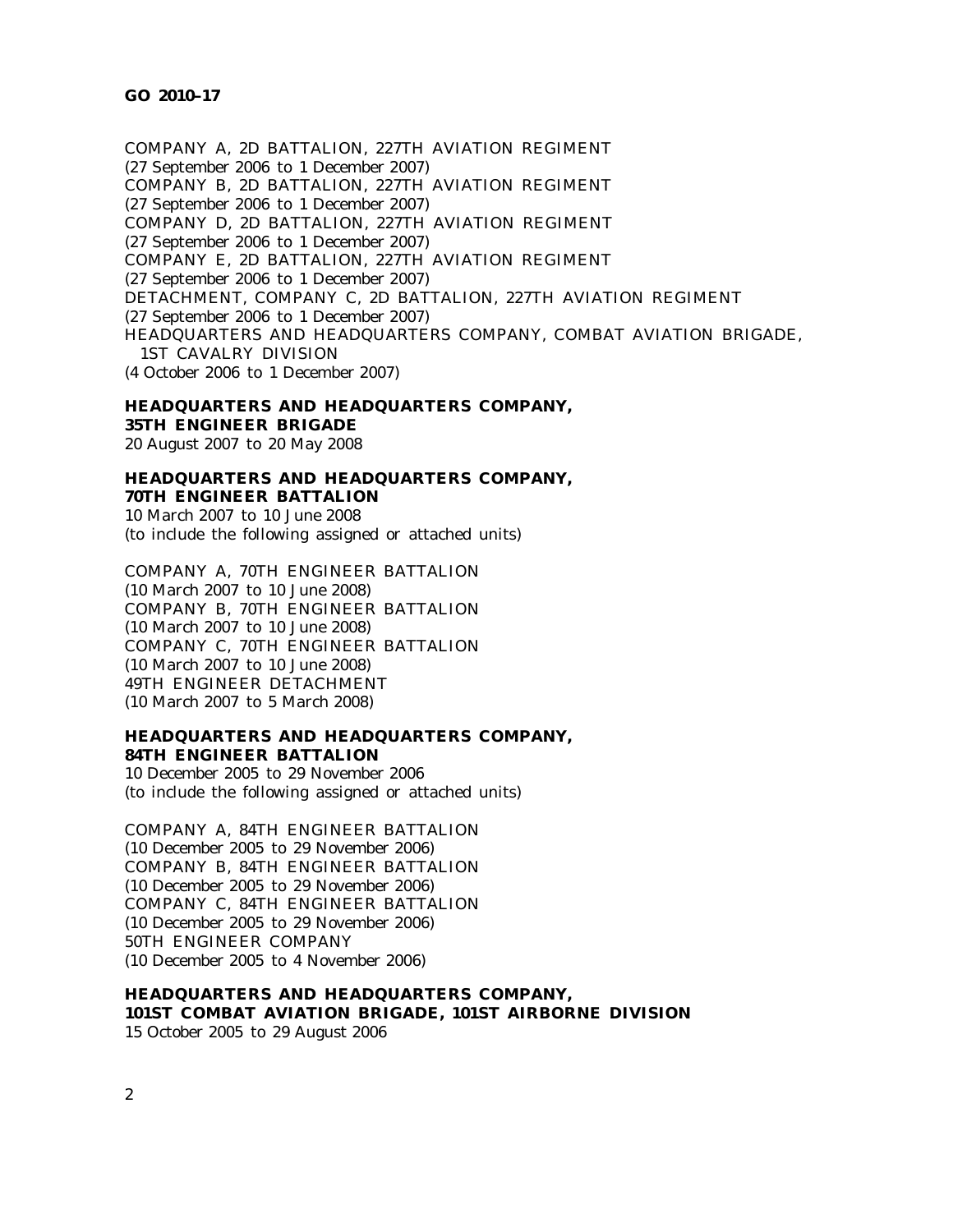**HEADQUARTERS AND HEADQUARTERS COMPANY, 336TH TRANSPORTATION GROUP** 7 July 2006 to 15 May 2007

## **HEADQUARTERS AND HEADQUARTERS COMPANY, 393D SUPPORT BATTALION**

4 May 2006 to 27 February 2007 (to include the following assigned or attached units)

98TH MAINTENANCE COMPANY 282D QUARTERMASTER COMPANY

#### **HEADQUARTERS AND HEADQUARTERS COMPANY, 1169TH ENGINEER GROUP** 7 October 2006 to 30 September 2007

### **HEADQUARTERS AND HEADQUARTERS DETACHMENT, 10TH MILITARY POLICE BATTALION** 17 December 2005 to 4 December 2006

(to include the following assigned or attached units)

21ST MILITARY POLICE DETACHMENT (17 December 2005 to 4 December 2006) 31ST MILITARY POLICE DETACHMENT (17 December 2005 to 6 October 2006) 76TH MILITARY POLICE DETACHMENT (17 December 2005 to 4 December 2006) 481ST MILITARY POLICE DETACHMENT (17 December 2005 to 4 December 2006) DETACHMENT, HEADQUARTERS AND HEADQUARTERS DETACHMENT, 701ST MILITARY POLICE GROUP (17 December 2005 to 4 December 2006)

## **HEADQUARTERS AND HEADQUARTERS DETACHMENT, 867TH QUARTERMASTER BATTALION**

21 August 2006 to 20 August 2007 (to include the following assigned or attached units)

BATTERY A, 1ST BATTALION, 115TH FIELD ARTILLERY REGIMENT (21 September 2006 to 20 August 2007) 169TH TRANSPORTATION COMPANY (10 September 2006 to 20 August 2007) 432D TRANSPORTATION COMPANY (21 August 2006 to 14 March 2007) 512TH MAINTENANCE COMPANY (6 October 2006 to 20 August 2007) 1060TH TRANSPORTATION COMPANY (PROVISIONAL) (4 September 2006 to 20 August 2007)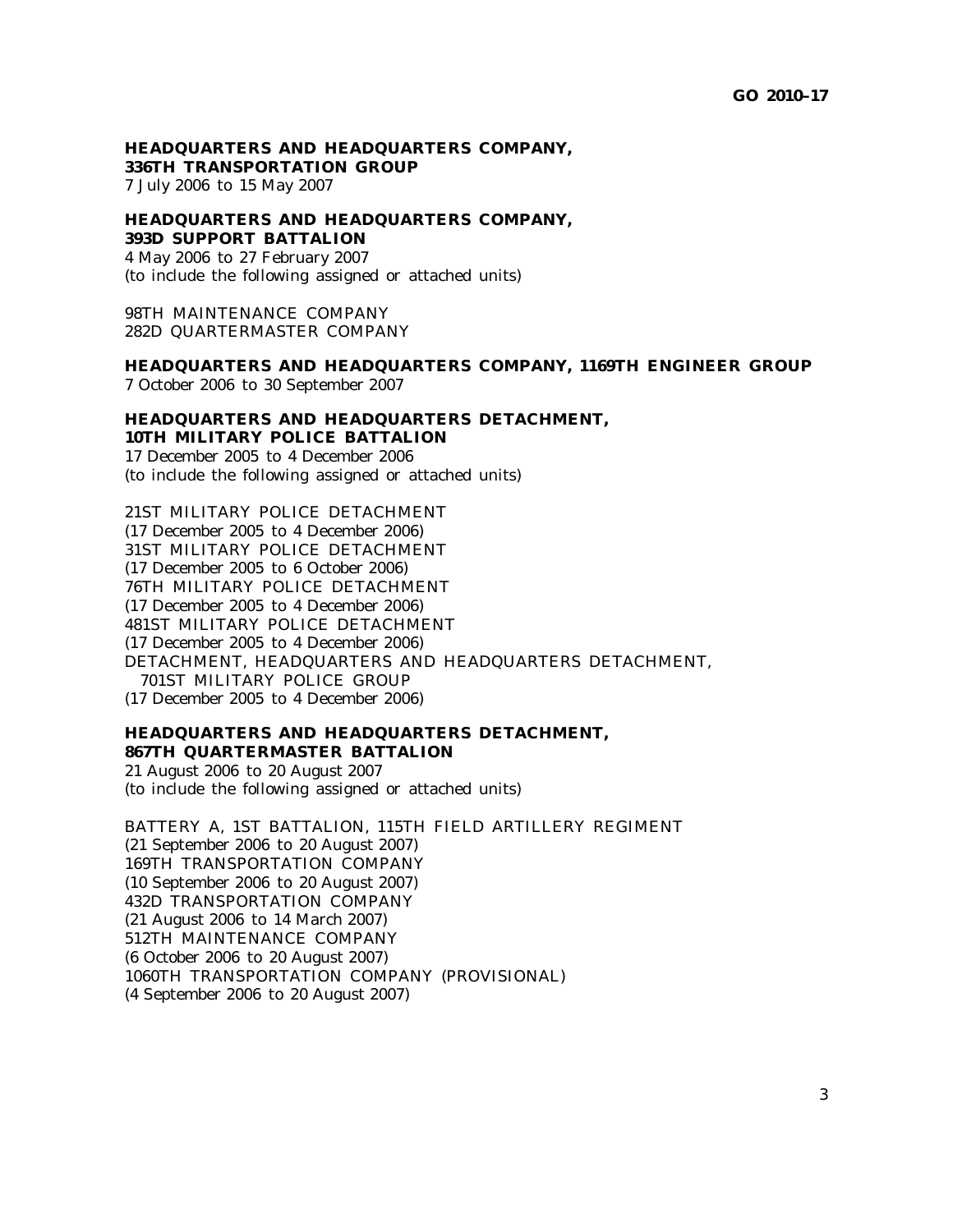#### **GO 2010–17**

1687TH TRANSPORTATION COMPANY (PROVISIONAL) (18 October 2006 to 20 August 2007)

#### **TASK FORCE ODIN**

24 October 2006 to 14 October 2007 (to include the following assigned or attached units)

HEADQUARTERS AND HEADQUARTERS COMPANY, U.S. ARMY COMPOSITE AERIAL OPERATIONS ACTIVITY COMPANY A, U.S. ARMY COMPOSITE AERIAL OPERATIONS ACTIVITY DETACHMENT, 2D BATTALION, 228TH AVIATION REGIMENT

**2D BATTALION (LESS COMPANY A), 10TH AVIATION** 1 July 2003 to 1 May 2004

### **224TH MEDICAL DETACHMENT**

11 March 2007 to 1 June 2008

**305TH QUARTERMASTER COMPANY**

6 August 2005 to 6 August 2006

**840TH U.S. ARMY TRANSPORTATION BATTALION**

1 January 2005 to 7 January 2007

**DETACHMENT, HEADQUARTERS, 80TH DIVISION (INSTITUTIONAL TRAINING)** 17 May 2005 to 15 August 2006

**DETACHMENT, HEADQUARTERS, 401ST CIVIL AFFAIRS BATTALION**

9 October 2007 to 30 June 2008 (to include the following assigned or attached unit)

DETACHMENT, COMPANY A, 489TH CIVIL AFFAIRS BATTALION 9 October 2007 to 30 May 2008

**DETACHMENT, HEADQUARTERS AND HEADQUARTERS BATTERY, 138TH FIRES BRIGADE** 3 September 2007 to 30 June 2008

**DETACHMENT, HEADQUARTERS AND HEADQUARTERS COMPANY, 207TH INFANTRY GROUP** 3 June 2006 to 24 May 2007

(to include the following assigned or attached units)

DETACHMENT, HEADQUARTERS AND HEADQUARTERS COMPANY, 297TH SUPPORT BATTALION DETACHMENT, ALASKA ARMY NATIONAL GUARD ELEMENT, JOINT FORCE HEADQUARTERS DETACHMENT, 1ST BATTALION, 207TH AVIATION REGIMENT